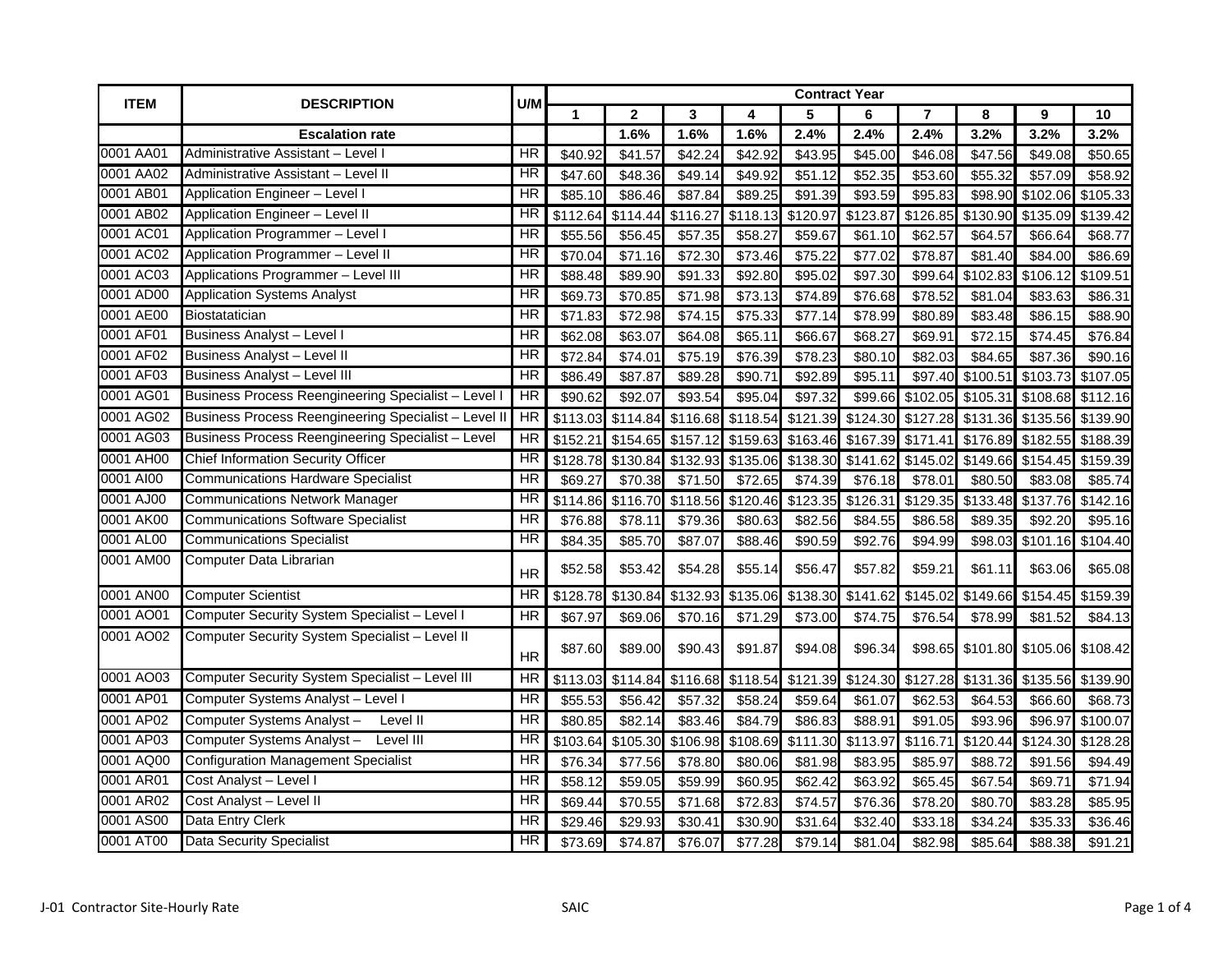| <b>ITEM</b> | <b>DESCRIPTION</b>                             | U/M                    |          |              |          |          |          | <b>Contract Year</b> |                |          |          |          |  |
|-------------|------------------------------------------------|------------------------|----------|--------------|----------|----------|----------|----------------------|----------------|----------|----------|----------|--|
|             |                                                |                        | 1        | $\mathbf{2}$ | 3        | 4        | 5        | 6                    | $\overline{7}$ | 8        | 9        | 10       |  |
| 0001 AU00   | Data Standardization Specialist                | ΗR                     | \$63.88  | \$64.90      | \$65.94  | \$67.00  | \$68.60  | \$70.25              | \$71.94        | \$74.24  | \$76.61  | \$79.07  |  |
| 0001 AV00   | Database Administrator                         | $\overline{\text{HR}}$ | \$86.63  | \$88.02      | \$89.42  | \$90.86  | \$93.04  | \$95.27              | \$97.55        | \$100.68 | \$103.90 | \$107.22 |  |
| 0001 AW01   | Database Management Specialist - Level I       | HR                     | \$60.69  | \$61.66      | \$62.65  | \$63.65  | \$65.18  | \$66.74              | \$68.34        | \$70.53  | \$72.79  | \$75.12  |  |
| 0001 AW02   | Database Management Specialist - Level II      | HR                     | \$81.81  | \$83.12      | \$84.45  | \$85.80  | \$87.86  | \$89.97              | \$92.13        | \$95.08  | \$98.12  | \$101.26 |  |
| 0001 AW03   | Database Management Specialist - Level III     | ΗR                     | \$99.66  | \$101.25     | \$102.87 | \$104.52 | \$107.03 | \$109.60             | \$112.23       | \$115.82 | \$119.53 | \$123.35 |  |
| 0001 AX01   | Database Specialist - Level I                  | <b>HR</b>              | \$55.58  | \$56.47      | \$57.37  | \$58.29  | \$59.69  | \$61.12              | \$62.59        | \$64.59  | \$66.66  | \$68.79  |  |
| 0001 AX02   | Database Specialist - Level II                 | HR                     | \$67.06  | \$68.13      | \$69.22  | \$70.33  | \$72.02  | \$73.75              | \$75.52        | \$77.93  | \$80.43  | \$83.00  |  |
| 0001 AX03   | Database Specialist - Level III                | HR                     | \$90.48  | \$91.93      | \$93.40  | \$94.89  | \$97.17  | \$99.50              | \$101.89       | \$105.15 | \$108.52 | \$111.99 |  |
| 0001 AY00   | Data Warehousing Administrator                 | HR                     | \$89.21  | \$90.64      | \$92.09  | \$93.56  | \$95.81  | \$98.11              | \$100.46       | \$103.68 | \$106.99 | \$110.42 |  |
| 0001 AZ00   | Data Warehouse Analyst                         | ΗR                     | \$128.78 | \$130.84     | \$132.93 | \$135.06 | \$138.30 | \$141.62             | \$145.02       | \$149.66 | \$154.45 | \$159.39 |  |
| 0001 BA00   | Data Warehouse Programmer                      | ΗR                     | \$99.66  | \$101.25     | \$102.87 | \$104.52 | \$107.03 | \$109.60             | \$112.23       | \$115.82 | \$119.53 | \$123.35 |  |
| 0001 BB00   | <b>Disaster Recovery Specialist</b>            | HR                     | \$97.66  | \$99.22      | \$100.81 | \$102.42 | \$104.88 | \$107.40             | \$109.98       | \$113.50 | \$117.13 | \$120.88 |  |
| 0001 BC01   | Document Control Specialist-<br>Level I        | HR                     | \$30.93  | \$31.42      | \$31.93  | \$32.44  | \$33.22  | \$34.01              | \$34.83        | \$35.95  | \$37.10  | \$38.28  |  |
| 0001 BC02   | Document Control Specialist -<br>Level II      | HR                     | \$34.00  | \$34.54      | \$35.10  | \$35.66  | \$36.51  | \$37.39              | \$38.29        | \$39.51  | \$40.78  | \$42.08  |  |
| 0001 BC03   | Document Control Specialist - Level III        | HR                     | \$40.55  | \$41.20      | \$41.86  | \$42.53  | \$43.55  | \$44.59              | \$45.66        | \$47.13  | \$48.63  | \$50.19  |  |
| 0001 BD01   | Document Support Specialist - Level I          | HR                     | \$37.52  | \$38.12      | \$38.73  | \$39.35  | \$40.29  | \$41.26              | \$42.25        | \$43.60  | \$45.00  | \$46.44  |  |
| 0001 BD02   | Document Support Specialist - Level II         | ΗR                     | \$43.66  | \$44.36      | \$45.07  | \$45.79  | \$46.89  | \$48.01              | \$49.17        | \$50.74  | \$52.36  | \$54.04  |  |
| 0001 BE00   | <b>Duplicating Machine Operator</b>            | ΗR                     | \$28.40  | \$28.85      | \$29.32  | \$29.79  | \$30.50  | \$31.23              | \$31.98        | \$33.00  | \$34.06  | \$35.15  |  |
| 0001 BF00   | Electronic Data Interchange (EDI) Specialist   | HR                     | \$57.04  | \$57.95      | \$58.88  | \$59.82  | \$61.26  | \$62.73              | \$64.23        | \$66.29  | \$68.41  | \$70.60  |  |
| 0001 BG00   | <b>Electronic Meeting Technographer</b>        | <b>HR</b>              | \$43.66  | \$44.36      | \$45.07  | \$45.79  | \$46.89  | \$48.01              | \$49.17        | \$50.74  | \$52.36  | \$54.04  |  |
| 0001 BH00   | Enterprise Resource Planning (ERP) Specialist  | HR                     | \$140.49 | \$142.74     | \$145.02 | \$147.34 | \$150.88 | \$154.50             | \$158.21       | \$163.27 | \$168.49 | \$173.89 |  |
| 0001 BI00   | Facilitator                                    | HR                     | \$75.45  | \$76.66      | \$77.88  | \$79.13  | \$81.03  | \$82.97              | \$84.97        | \$87.68  | \$90.49  | \$93.39  |  |
| 0001 BJ00   | Financial Analyst-IT                           | HR                     | \$75.85  | \$77.06      | \$78.30  | \$79.55  | \$81.46  | \$83.41              | \$85.42        | \$88.15  | \$90.97  | \$93.88  |  |
| 0001 BK01   | Functional Analyst - Level I                   | HR                     | \$84.35  | \$85.70      | \$87.07  | \$88.46  | \$90.59  | \$92.76              | \$94.99        | \$98.03  | \$101.16 | \$104.40 |  |
| 0001 BK02   | Functional Analyst - Level II                  | HR                     | \$103.18 | \$104.83     | \$106.51 | \$108.21 | \$110.81 | \$113.47             | \$116.19       | \$119.91 | \$123.75 | \$127.71 |  |
| 0001 BL01   | General Clerk - Level I                        | ΗR                     | \$30.16  | \$30.64      | \$31.13  | \$31.63  | \$32.39  | \$33.17              | \$33.96        | \$35.05  | \$36.17  | \$37.33  |  |
| 0001 BL02   | General Clerk - Level II                       | HR                     | \$33.63  | \$34.17      | \$34.71  | \$35.27  | \$36.12  | \$36.98              | \$37.87        | \$39.08  | \$40.33  | \$41.62  |  |
| 0001 BL03   | General Clerk - Level III                      | HR                     | \$38.01  | \$38.62      | \$39.24  | \$39.86  | \$40.82  | \$41.80              | \$42.80        | \$44.17  | \$45.59  | \$47.05  |  |
| 0001 BM00   | Geographic Information System (GIS) Specialist | HR                     | \$79.96  | \$81.24      | \$82.54  | \$83.86  | \$85.87  | \$87.93              | \$90.04        | \$92.93  | \$95.90  | \$98.97  |  |
| 0001 BN00   | <b>Graphical User Interface Designer</b>       | <b>HR</b>              | \$59.14  | \$60.09      | \$61.05  | \$62.02  | \$63.51  | \$65.04              | \$66.60        | \$68.73  | \$70.93  | \$73.20  |  |
| 0001 BO00   | <b>Graphics Specialist</b>                     | HR                     | \$71.57  | \$72.72      | \$73.88  | \$75.06  | \$76.86  | \$78.71              | \$80.60        | \$83.17  | \$85.84  | \$88.58  |  |
| 0001 BP00   | Hardware Draftsman                             | HR                     | \$53.12  | \$53.97      | \$54.83  | \$55.71  | \$57.05  | \$58.42              | \$59.82        | \$61.73  | \$63.71  | \$65.75  |  |
| 0001 BQ01   | Hardware Installation Technician - Level I     | ΗR                     | \$53.43  | \$54.28      | \$55.15  | \$56.04  | \$57.38  | \$58.76              | \$60.17        | \$62.09  | \$64.08  | \$66.13  |  |
| 0001 BQ02   | Hardware Installation Technician - Level II    | HR                     | \$72.27  | \$73.43      | \$74.60  | \$75.79  | \$77.61  | \$79.48              | \$81.38        | \$83.99  | \$86.68  | \$89.45  |  |
| 0001 BR00   | Hardware Specialist - Information Technology   | ΗR                     | \$75.41  | \$76.62      | \$77.84  | \$79.09  | \$80.99  | \$82.93              | \$84.92        | \$87.64  | \$90.44  | \$93.34  |  |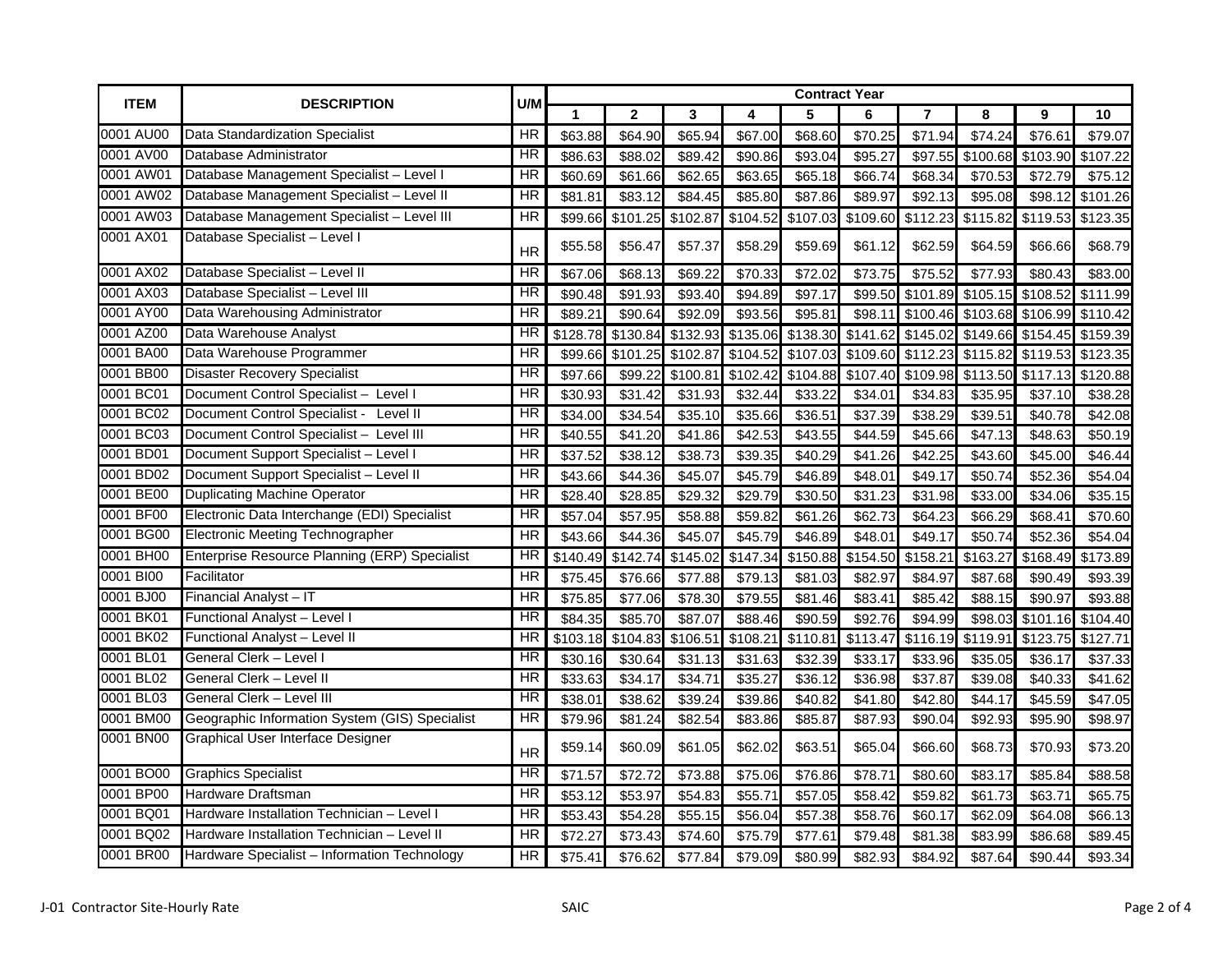| <b>ITEM</b> | <b>DESCRIPTION</b>                            | U/M                      | <b>Contract Year</b> |              |          |          |          |                            |                |          |                                                                                           |          |  |
|-------------|-----------------------------------------------|--------------------------|----------------------|--------------|----------|----------|----------|----------------------------|----------------|----------|-------------------------------------------------------------------------------------------|----------|--|
|             |                                               |                          | 1                    | $\mathbf{2}$ | 3        | 4        | 5        | 6                          | $\overline{7}$ | 8        | 9                                                                                         | 10       |  |
| 0001 BS00   | <b>Help Desk Manager</b>                      | <b>HR</b>                | \$81.70              | \$83.0       | \$84.34  | \$85.68  | \$87.74  | \$89.85                    | \$92.00        | \$94.95  | \$97.99                                                                                   | \$101.12 |  |
| 0001 BT00   | <b>Help Desk Specialist</b>                   | HR                       | \$55.28              | \$56.16      | \$57.06  | \$57.98  | \$59.37  | \$60.79                    | \$62.25        | \$64.24  | \$66.30                                                                                   | \$68.42  |  |
| 0001 BU01   | Imaging Specialist/Technician - Level I       | HR                       | \$47.99              | \$48.76      | \$49.54  | \$50.33  | \$51.54  | \$52.78                    | \$54.04        | \$55.77  | \$57.56                                                                                   | \$59.40  |  |
| 0001 BU02   | Imaging Specialist/Technician - Level II      | HR                       | \$59.36              | \$60.31      | \$61.27  | \$62.26  | \$63.75  | \$65.28                    | \$66.85        | \$68.98  | \$71.19                                                                                   | \$73.47  |  |
| 0001 BU03   | Imaging Specialist/Technician - Level III     | HR                       | \$72.92              | \$74.09      | \$75.27  | \$76.48  | \$78.31  | \$80.19                    | \$82.12        | \$84.74  | \$87.46                                                                                   | \$90.25  |  |
| 0001 BV00   | Informatic Specialist/Bioinformatician        | <b>HR</b>                | \$128.78             | \$130.84     | \$132.93 | \$135.06 | \$138.30 | \$141.62                   | \$145.02       | \$149.66 | \$154.45                                                                                  | \$159.39 |  |
| 0001 BW01   | Information Engineer - Level I                | ΗR                       | \$85.10              | \$86.46      | \$87.84  | \$89.25  | \$91.39  | \$93.59                    | \$95.83        | \$98.90  | \$102.06                                                                                  | \$105.33 |  |
| 0001 BW02   | Information Engineer - Level II               | <b>HR</b>                | \$103.26             | \$104.91     | \$106.59 |          |          | \$108.30 \$110.90 \$113.56 | \$116.28       |          | \$120.00 \$123.84 \$127.81                                                                |          |  |
| 0001 BX00   | Information Resource Management Analyst       | <b>HR</b>                | \$66.04              | \$67.10      | \$68.17  | \$69.26  | \$70.92  | \$72.63                    | \$74.37        | \$76.75  | \$79.20                                                                                   | \$81.74  |  |
| 0001 BY00   | Information Systems Training Specialist       | <b>HR</b>                | \$77.26              | \$78.50      | \$79.75  | \$81.03  | \$82.97  | \$84.96                    | \$87.00        | \$89.79  | \$92.66                                                                                   | \$95.63  |  |
| 0001 BZ00   | IT Policy/Legislative Specialist              | <b>HR</b>                | \$94.11              | \$95.62      | \$97.15  | \$98.70  | \$101.07 | \$103.49                   | \$105.98       | \$109.37 | \$112.87                                                                                  | \$116.48 |  |
| 0001 CA00   | <b>IT Strategic/Capital Planner</b>           | ΗR                       | \$117.02             | \$118.89     | \$120.79 | \$122.73 | \$125.67 | \$128.69                   | \$131.78       | \$135.99 | \$140.35                                                                                  | \$144.84 |  |
| 0001 CB00   | Knowledge Management Specialist               | $\overline{\mathsf{HR}}$ | \$128.78             | \$130.84     | \$132.93 | \$135.06 | \$138.30 | \$141.62                   | \$145.02       | \$149.66 | \$154.45                                                                                  | \$159.39 |  |
| 0001 CC00   | Librarian                                     | HR                       | \$56.14              | \$57.04      | \$57.95  | \$58.88  | \$60.29  | \$61.74                    | \$63.22        | \$65.24  | \$67.33                                                                                   | \$69.49  |  |
| 0001 CD00   | Librarian Technician                          | <b>HR</b>                | \$45.03              | \$45.75      | \$46.48  | \$47.23  | \$48.36  | \$49.52                    | \$50.71        | \$52.33  | \$54.01                                                                                   | \$55.73  |  |
| 0001 CE00   | Medical Billing/Account Management Specialist | HR                       | \$57.52              | \$58.44      | \$59.38  | \$60.33  | \$61.77  | \$63.26                    | \$64.77        | \$66.85  | \$68.99                                                                                   | \$71.19  |  |
| 0001 CF00   | <b>Modeling and Simulation Specialist</b>     | $\overline{\mathsf{HR}}$ | \$108.34             | \$110.07     | \$111.83 | \$113.62 | \$116.35 | \$119.14                   | \$122.00       | \$125.91 | \$129.94                                                                                  | \$134.09 |  |
| 0001 CG00   | <b>Network Administrator</b>                  | <b>HR</b>                | \$78.56              | \$79.82      | \$81.09  | \$82.39  | \$84.37  | \$86.39                    | \$88.47        | \$91.30  | \$94.22                                                                                   | \$97.23  |  |
| 0001 CH00   | Network Draftsman                             | HR                       | \$56.64              | \$57.55      | \$58.47  | \$59.40  | \$60.83  | \$62.29                    | \$63.78        | \$65.82  | \$67.93                                                                                   | \$70.10  |  |
| 0001 Cl01   | Network Installation Technician - Level I     | HR                       | \$56.77              | \$57.68      | \$58.60  | \$59.54  | \$60.97  | \$62.43                    | \$63.93        | \$65.98  | \$68.09                                                                                   | \$70.26  |  |
| 0001 Cl02   | Network Installation Technician - Level II    | HR                       | \$78.22              | \$79.47      | \$80.74  | \$82.03  | \$84.00  | \$86.02                    | \$88.08        | \$90.90  | \$93.81                                                                                   | \$96.81  |  |
| 0001 CJ00   | Network Support Technician                    | $\overline{\mathsf{HR}}$ | \$60.86              | \$61.83      | \$62.82  | \$63.83  | \$65.36  | \$66.93                    | \$68.54        | \$70.73  | \$72.99                                                                                   | \$75.33  |  |
| 0001 CK00   | <b>Operations Manager</b>                     | ΗR                       | \$86.47              | \$87.85      | \$89.26  | \$90.69  | \$92.86  | \$95.09                    | \$97.37        | \$100.49 | \$103.7'                                                                                  | \$107.03 |  |
| 0001 CL00   | <b>Procurement Product Specialist</b>         | <b>HR</b>                | \$69.31              | \$70.42      | \$71.55  | \$72.69  | \$74.43  | \$76.22                    | \$78.05        | \$80.55  | \$83.13                                                                                   | \$85.79  |  |
| 0001 CM00   | <b>Program Administration Specialist</b>      | <b>HR</b>                | \$49.64              | \$50.43      | \$51.24  | \$52.06  | \$53.31  | \$54.59                    | \$55.90        | \$57.69  | \$59.53                                                                                   | \$61.44  |  |
| 0001 CN00   | Program Analyst                               | HR                       | \$72.84              | \$74.01      | \$75.19  | \$76.39  | \$78.23  | \$80.10                    | \$82.03        | \$84.65  | \$87.36                                                                                   | \$90.16  |  |
| 0001 CO00   | Program Manager                               | HR                       | \$149.92             | \$152.32     | \$154.76 | \$157.23 | \$161.01 | \$164.87                   | \$168.83       | \$174.23 | \$179.80                                                                                  | \$185.56 |  |
| 0001 CP00   | <b>Project Control Specialist</b>             | <b>HR</b>                | \$75.43              | \$76.64      | \$77.86  | \$79.11  | \$81.01  | \$82.95                    | \$84.94        | \$87.66  | \$90.47                                                                                   | \$93.36  |  |
| 0001 CQ00   | <b>Project Leader</b>                         | ΗR                       | \$69.65              | \$70.76      | \$71.90  | \$73.05  | \$74.80  | \$76.60                    | \$78.43        | \$80.94  | \$83.53                                                                                   | \$86.21  |  |
| 0001 CR01   | Project Manager - Level I                     | HR                       | \$78.22              | \$79.47      | \$80.74  | \$82.03  | \$84.00  | \$86.02                    | \$88.08        | \$90.90  | \$93.81                                                                                   | \$96.81  |  |
| 0001 CR02   | Project Manager - Level II                    | HR                       | \$102.61             | \$104.25     | \$105.92 | \$107.61 | \$110.20 | \$112.84                   | \$115.55       | \$119.25 | \$123.06                                                                                  | \$127.00 |  |
| 0001 CR03   | Project Manager - Level III                   | ΗR                       | \$131.42             | \$133.52     | \$135.66 | \$137.83 | \$141.14 | \$144.52                   | \$147.99       | \$152.73 | \$157.62                                                                                  | \$162.66 |  |
| 0001 CS00   | <b>Public Health Analyst</b>                  | ΗR                       | \$83.64              | \$84.98      | \$86.34  | \$87.72  | \$89.82  | \$91.98                    | \$94.19        | \$97.20  | \$100.31                                                                                  | \$103.52 |  |
| 0001 CT00   | <b>Quality Assurance Analyst</b>              | ΗR                       | \$83.25              | \$84.58      | \$85.94  | \$87.31  | \$89.41  | \$91.55                    | \$93.75        | \$96.75  | \$99.84                                                                                   | \$103.04 |  |
| 0001 CU00   | <b>Quality Assurance Manager</b>              | HR                       |                      |              |          |          |          |                            |                |          | \$101.96 \$103.59 \$105.25 \$106.93 \$109.50 \$112.13 \$114.82 \$118.49 \$122.28 \$126.20 |          |  |